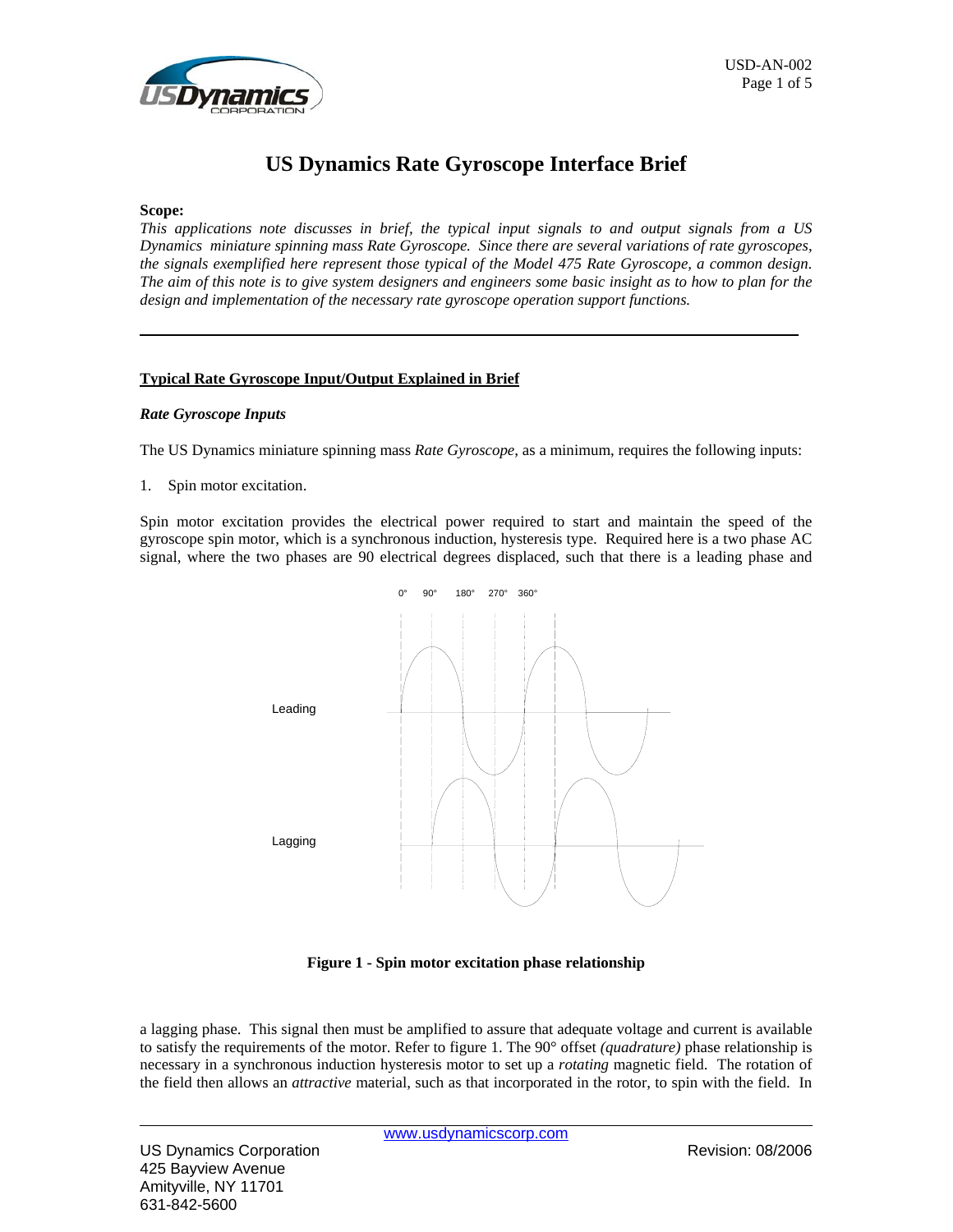

the hysteresis induction motor, the rotor will eventually (usually within a minute) lock into the same rotation rate as the field. The rate of rotation of the magnetic field is governed by the following relationship:

r.p.m.  $= (120 * f)/p$ 

where:  $f =$  excitation frequency  $p =$  number of motor poles  $r.p.m. =$  the rotation rate

The system designer may note that the excitation waveform shall not necessarily be restricted to a sinewave. Square waves in quadrature may also be used in some cases, however this preference must be noted at the time of gyroscope design or specification to verify compatibility. The waveform must however, be *bi-polar* (true AC).

The close regulation of gyro wheel speed in a spinning mass gyroscope is of great importance to the accuracy of the angular rate measurements received from the rate gyro. Therefore, the oscillator used to generate the motor excitation should be as frequency stable as practical for the intended application.

## 2. Pickoff excitation.

The rate gyroscope pickoff (output signal generator) excitation provides the electrical input to the *primary side* of the pickoff. This is a single phase AC signal. The pickoff operates as a differentially wound variable transformer, similar to an LVDT. That is, it is a phase sensitive, variable *rotary* transformer. In many cases, the motor frequency and pickoff frequency is specified to be common. Therefore, only one *master* oscillator would be required. This could greatly simplify an overall system design.

Usually, the pickoff *primary* winding is of sufficiently low impedance as to require current levels higher than typical signal level current. Current levels exceeding 40mA are not uncommon requirements. As such, an appropriate amplifier would be used to increase the current as well as provide convenient signal conditioning opportunities, such as phase correction, if needed.

As with the spin motor, the pickoff waveform requirement is not limited to pure sinewaves. Although sinewave excitation for the pickoff is generally preferred, in some cases square wave pickoff excitation may be permitted by the particular design of a given gyroscope.

## *Rate Gyroscope Outputs*

The rate gyro pickoff output (output signal generator) provides a *phase sensitive*, variable voltage which when scaled by the rate gyro scale factor, gives a direct indication of the rate of turn input that the gyro is experiencing. The scale factor is a ratio of pickoff output voltage to rate of turn (in degrees per second), and is usually given in mV per degrees per second. Therefore, if the pickoff is outputting 1.45 Volts, that voltage divided by the scale factor will provide the rate of turn the gyro is experiencing, in degree per second.

For example, if the rate gyro scale factor is 40mV/deg/sec, and the output of the pickoff secondary is 1.45 Volts, divide 1.45 Volts by .040V, to find 36.25°/sec. Some typical output waveforms of a rate gyro pickoff are shown below: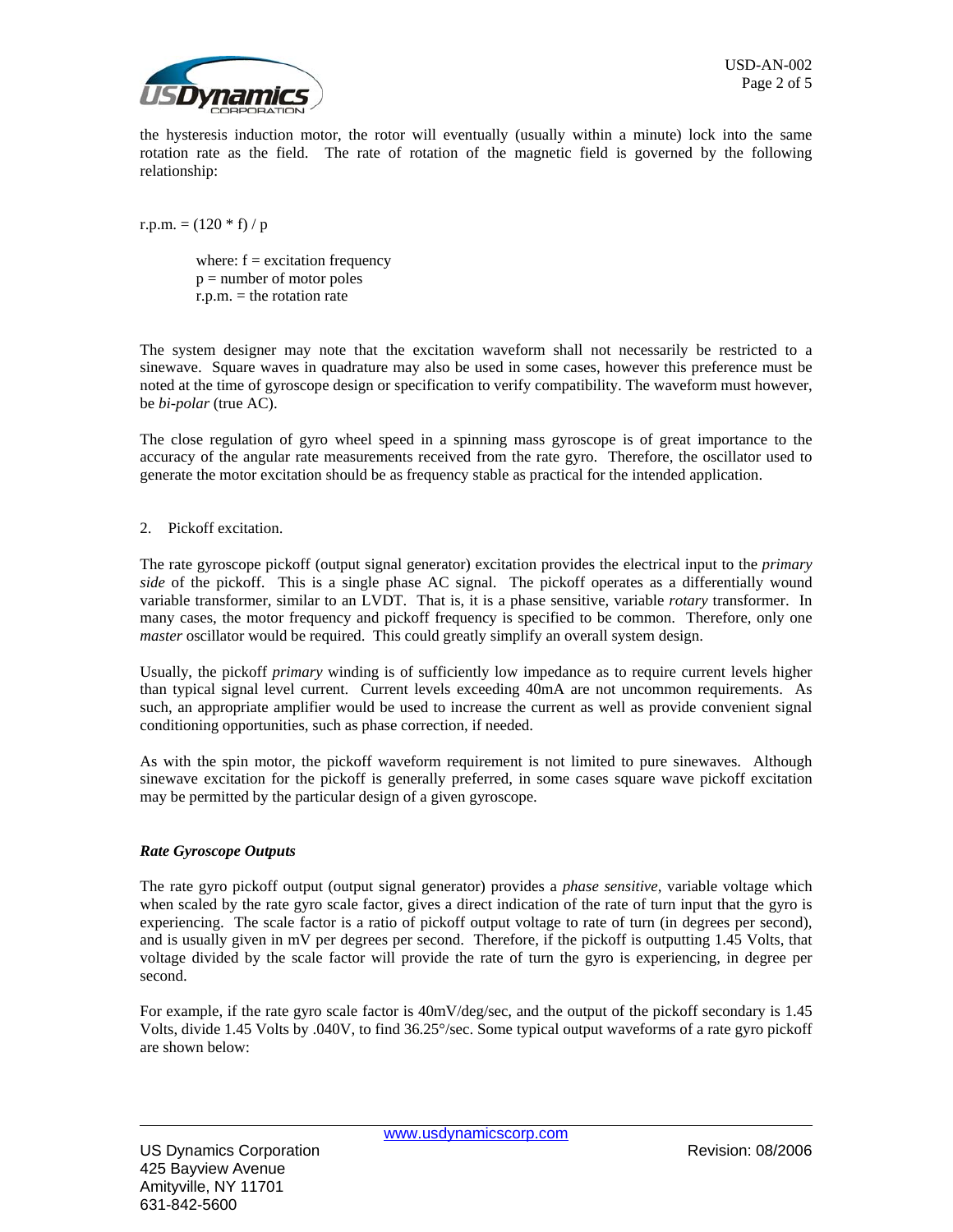

A. GYRO OUTPUT, SECONDARY IN PHASE WITH PRIMARY



**Figures 2A thru 2C- Typical pickoff output waveforms**

Figure 2A shows the pickoff output waveform when sensing a clockwise rotation rate. The output waveform is noted to be *in phase* with the primary excitation waveform. Figure 2B shows the pickoff output waveform at the *null* position, where no rotation rate is sensed. A negligible null voltage is present under those conditions. Figure 2C shows the pickoff output waveform when sensing a counterclockwise rotation rate. The output waveform is noted to be *out of phase* (180°) with the primary excitation waveform. Therefore, the phase relationship between the pickoff primary and the pickoff excitation waveform can give insight as to the direction of the rotation rate sensed by the rate gyro.

The output of the rate gyro pickoff then requires *demodulation* if the output of the gyro is to provide direction of rotation rate output in addition to the absolute magnitude of rotation rate. In other words, the output of the pickoff could simply be monitored with a true RMS voltmeter (reading AC) to give the *magnitude* only of the rotation rate sensed by the gyro, as a voltage. However, most applications do require the sensed rotation rate direction as well, and would therefore require a phase sensitive demodulator.

Demodulation accomplishes two tasks to resolve the output of the rate gyro. First, it rectifies the AC output voltage into a DC voltage. Second, it compares the phase of the pickoff output to the phase of the pickoff excitation to determine rotation rate direction. Demodulation therefore, also provides a sign (+/-) to the DC voltage output. The result is a positive or negative DC voltage, indicative of the magnitude *and*  direction of the rotation rate sensed by the rate gyro.

## *Other Possible Interface Requirements*

1. Gyroscope Heater Power.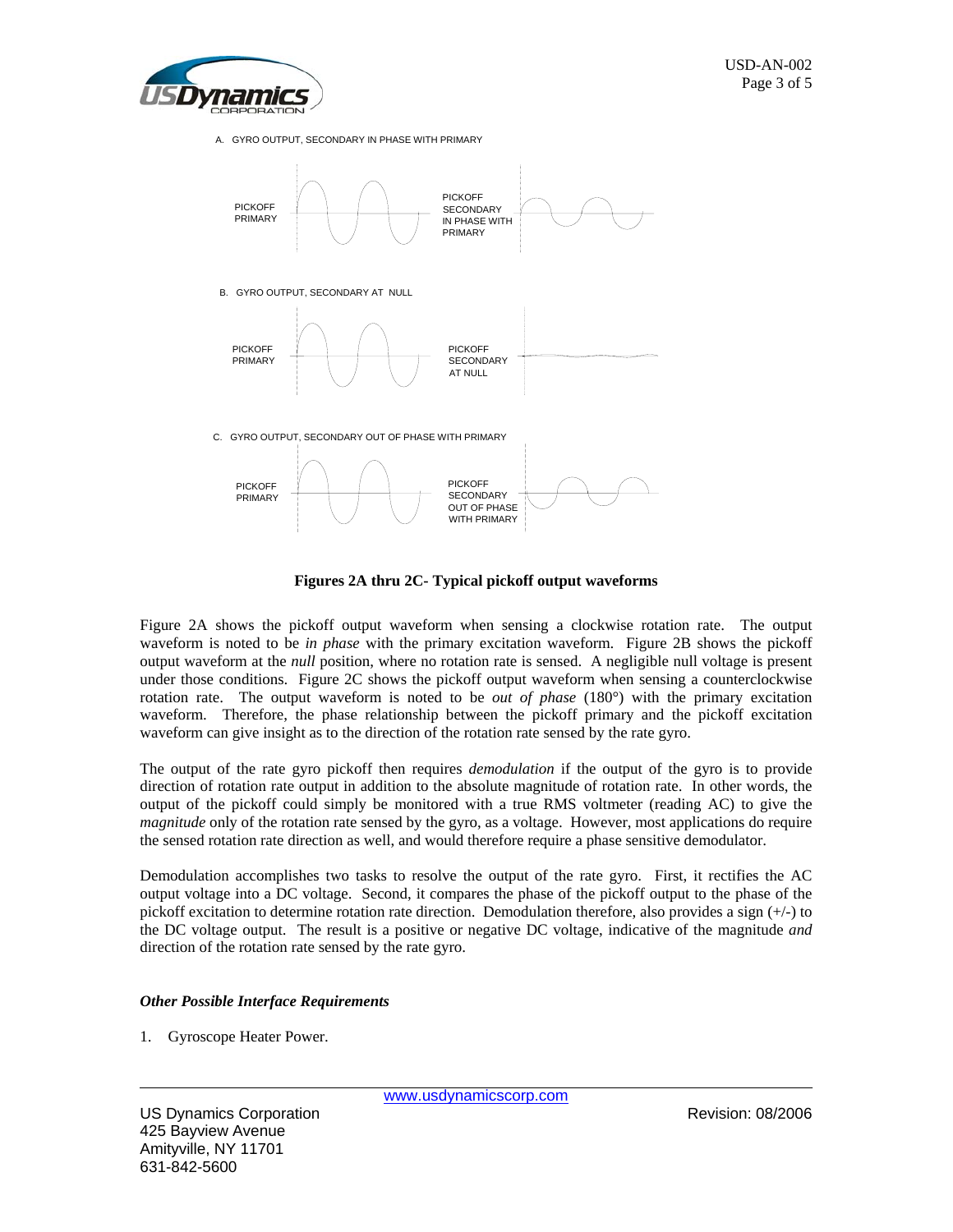

Some rate gyroscope designs require a heater to maintain a constant temperature at the gyroscope. A constant temperature eliminates the effects of temperature swings on the performance of the gyro. The damping ratio factor of the rate gyro is a prime example.

The damping ratio primarily depends on the damping provided by the gyroscope fill fluid. As this *viscous* fluid is heated or cooled, the viscosity index of the fluid changes as well. This would invariably cause a change in the damping ratio of the gyro. In extreme cases, this could lead to instability and subsequently to errors. Some gyro designs include a temperature sensitive compensator that adjusts the damping during temperature changes.

A well controlled heater that maintains a constant temperature at the gyroscope can accomplish the same effect. For example, the temperature can be maintained above the highest expected operating ambient temperature condition (but well below any damage threshold). Then for any ambient temperature up to the heater temperature can be held to a constant by adjusting the energy input to the heater.

2. Gyroscope Gimbal Torquer Power.

Ordinarily, gimbal torquers (a device which serves to position the gimbal in the absence of an input rate or torque) are not associated with rate gyroscopes. However, some rate gyro designs require a self-test feature to enable a system to check the ability of an individual rate gyro to be up to its task. Here, a (typically) DC current is supplied to the torquer device, or torque motor, to rotate the gyro's gimbal a prescribed amount (resolved in degrees or radians). Then, the gyro pickoff output can be monitored to determine if the gimbal was free to move the prescribed amount, thereby verifying the condition of the gyro via the self test.

# **Model 475 Rate Gyroscope Wiring Diagram**



**Figure 3 - Model 475 Type Rate Gyro wiring diagram**